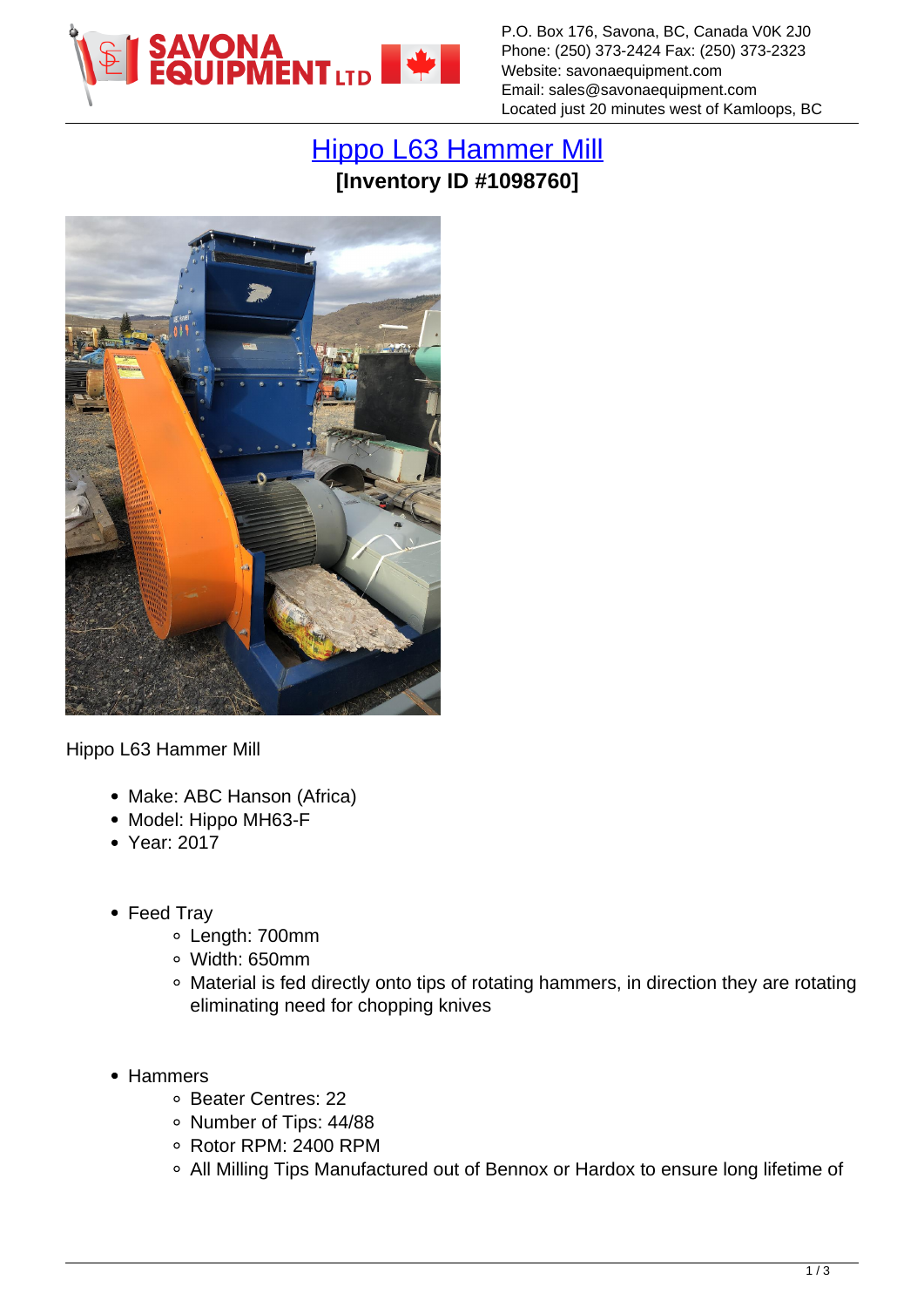

wear parts

- Mill
- Capacity: 3000kg/h (Clean Maize Through 1.6mm Screen)
- Screen Area: 5,788cm²
- Dimensions: 2040mm Long x 1295mm Wide x 1805mm Tall
- Weight: 550kg
- Frame With Fork Pockets
	- Frame: 41" Wide x 78" Long
	- Fork Pockets: 7" Wide x 3" Tall
- Bolt Together Construction for Long Life and makes replacing parts quick and easy
- Bennox Steel Wear Plates for extra long life and multi faced surface
- Product Discharged into bottom of mill either for conveyor or airline which sucks material out of screen to a cyclone
- Screens:
	- $0.6$ mm
	- $0(2)$  1.2mm
	- $0(2)$  3.0mm
	- $0(1)$  5.0mm
- Square D NEMA 3R Enclosure Contents:
	- Size 3 Disconnect Switch
	- Square D Size 3 Motor Starter
	- Hammond 100VA Control Transformer
		- 600-480 Primary Volts
		- 120-240 Secondary Volts
- Motor
	- Worldwide TEFC 3 Phase
	- 75 HP
	- 230/460 Volts
	- 1780 RPM
	- 365T Frame
- Description: The Hippo L63 mills are fabricated rather than cast iron mills. Its common feature includes a very wide and long opening where product can be introduced along the entire length of the milling chamber and onto the rotating tips which smashes the product against the back milling plate. In all cases this back milling plate is constructed of Bennox steel for extra-long life and multi faced surface. Product is discharged to the bottom of the mill either into a conveyor or into an airline which sucks the milled product